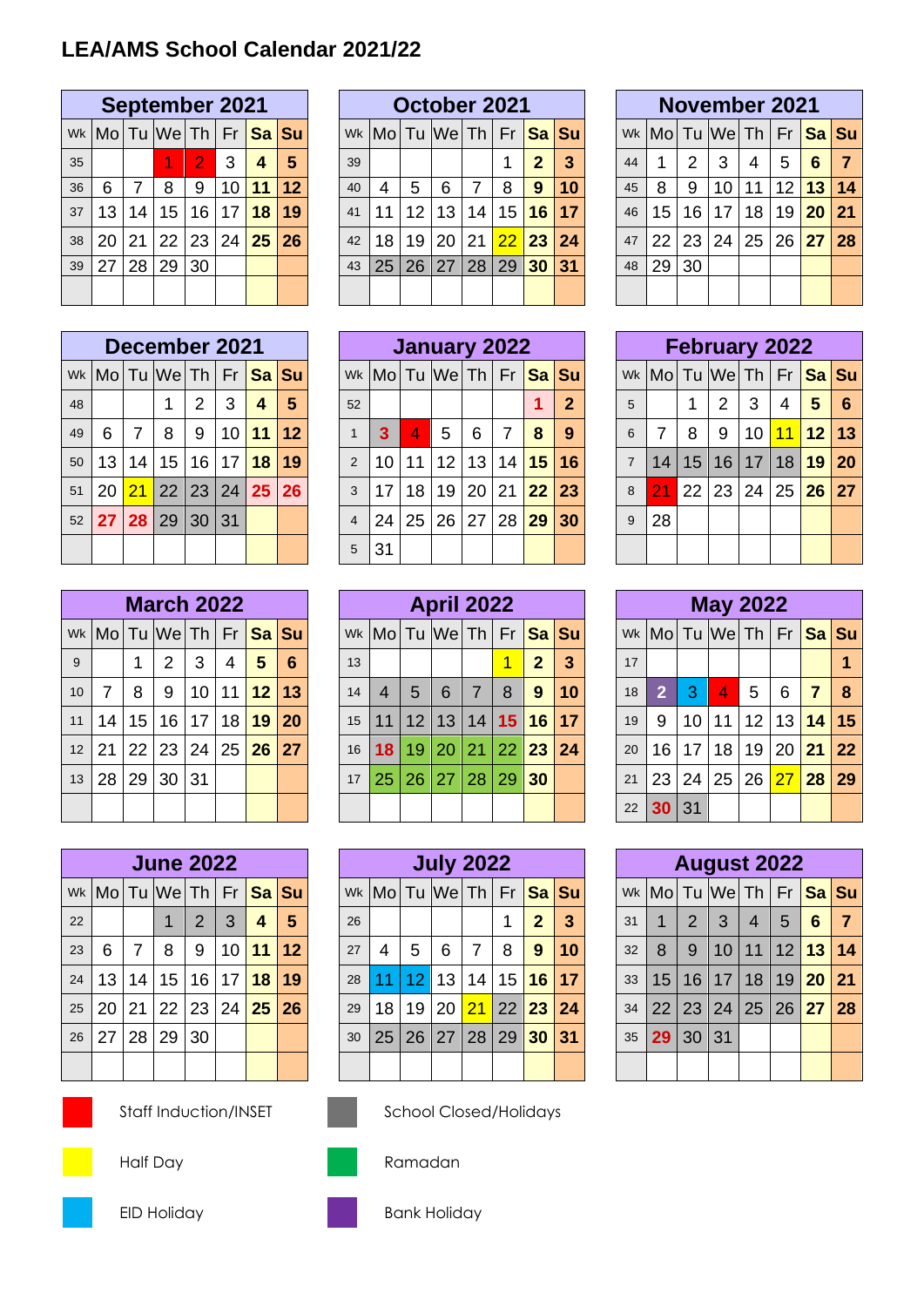## **School term dates 2021/2022**

| <b>Period</b>           | <b>Dates</b>                                                                                                                        |  |
|-------------------------|-------------------------------------------------------------------------------------------------------------------------------------|--|
| <b>Autumn term 2021</b> |                                                                                                                                     |  |
| Term 1                  | Monday 6 <sup>th</sup> September 2021 - Friday 22 <sup>nd</sup> October 2021<br>(Friday 3rd September 2021: year 3 and year 7 only) |  |
| <b>Half Term</b>        | Monday 25 <sup>th</sup> October 2021 - Friday 29 <sup>th</sup> October 2021                                                         |  |
| Term <sub>2</sub>       | Monday $1^{st}$ November 2021 – $21^{st}$ December 2021                                                                             |  |
| <b>Winter break</b>     | Wednesday 22 <sup>nd</sup> December 2021 – Tuesday 4 <sup>th</sup> January 2022                                                     |  |
| Spring term 2022        |                                                                                                                                     |  |
| Term <sub>3</sub>       | Wednesday 5 <sup>th</sup> January 2022 - Friday 11 <sup>th</sup> February 2022                                                      |  |
| <b>Half term</b>        | Monday 14 <sup>th</sup> February 2022 - Friday 18 <sup>th</sup> February 2022                                                       |  |
| Term 4                  | Tuesday 22 <sup>nd</sup> February 2022 – Friday 1 <sup>st</sup> April 2022                                                          |  |
| <b>Spring break</b>     | Monday 4 <sup>th</sup> April 2022 - Monday 18 <sup>th</sup> April 2022                                                              |  |
| Summer term 2022        |                                                                                                                                     |  |
| Term 5                  | Tuesday 19 <sup>th</sup> April 2022 - Friday 27 <sup>th</sup> May 2022                                                              |  |
| <b>Half term</b>        | Monday $30^{th}$ May 2022 - $3^{rd}$ June 2022                                                                                      |  |
| Term 6                  | Monday 6 <sup>th</sup> June 2022 - Thursday 21 <sup>st</sup> July 2022                                                              |  |

# **Bank Holidays**

- Christmas Day  $-25^{th}$  December 2021
- Boxing Day  $-26^{th}$  December 2021
- New Year's Day  $-1^{st}$  January 2022
- Good Friday  $15<sup>th</sup>$  April 2022
- Easter Monday  $-18^{th}$  April 2022
- May Bank Holiday 2<sup>nd</sup> May 2022
- Spring Bank Holiday 30<sup>th</sup> May 2022
- Summer Bank Holiday  $29<sup>th</sup>$  August 2022

#### **Inset Days**

- Wednesday  $1^{st}$  September 2021
- Thursday  $2^{nd}$  September 2021
- Tuesday 4<sup>th</sup> January 2022
- Monday 21<sup>st</sup> February 2022
- Wednesday 4<sup>th</sup> May 2022

## **Eid Holidays**

|                  | 2022                           |
|------------------|--------------------------------|
| Start of Ramadan | Saturday 2 <sup>nd</sup> April |
| Eid Al-Fitr      | $2nd/3rd$ May                  |
| Eid Al-Adha      | $11th/12th$ July               |

## Eid dates (approximate)